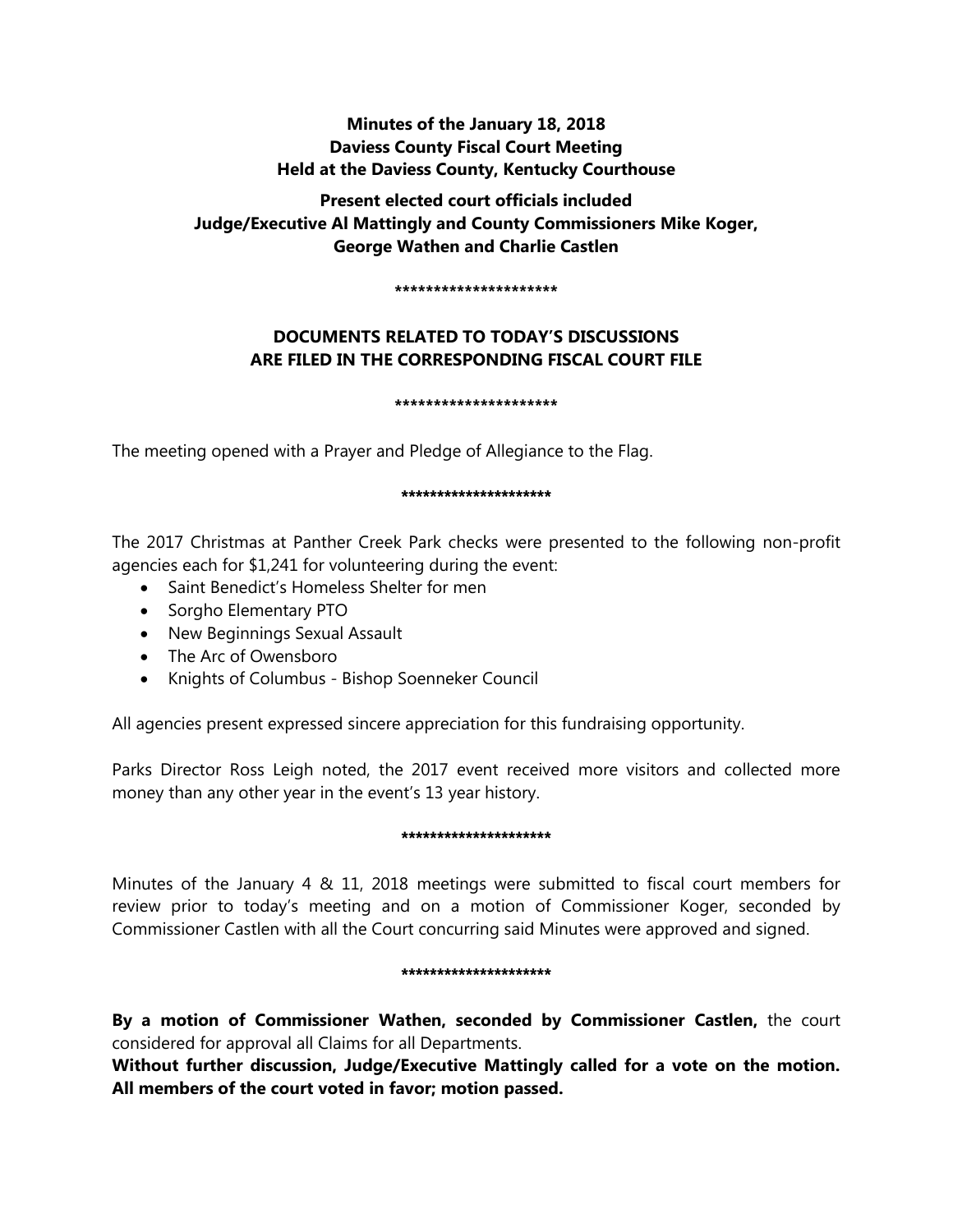**By a motion of Commissioner Koger, seconded by Commissioner Castlen,** the court considered for approval Second Amendment Agreement for Services with Edumedics, LLC. **Without further discussion, Judge/Executive Mattingly called for a vote on the motion. All members of the court voted in favor; motion passed.** 

#### \*\*\*\*\*\*\*\*\*\*\*\*\*\*\*\*\*\*\*

**By a motion of Commissioner Castlen, seconded by Commissioner Wathen,** the court considered for approval to apply for the Kentucky Ambulance Block Grant FY 18/19 for \$20,000 on behalf of Yellow Ambulance.

**Without further discussion, Judge/Executive Mattingly called for a vote on the motion. All members of the court voted in favor; motion passed.** 

#### \*\*\*\*\*\*\*\*\*\*\*\*\*\*\*\*\*\*\*\*\*

**By a motion of Commissioner Wathen, seconded by Commissioner Koger,** the court considered for approval Annual Lease Agreements for the Daviess County Playground Association with the Diocese of Owensboro and Daviess County Public Schools, including the annual Concession Leases for East Daviess County Little League and Babe Ruth.

As playground associations often request approvals to upgrade or renovate portions of their fields, Judge Mattingly stated, "Commissioner Wathen and I think it might be useful to include such requests in a third party agreement." Currently the agreements are between the school system and the court; leaving out the playground associations.

Claud Porter stated, "I think there is a provision in the lease with the schools that we would notify them or get their permission before any modifications are made relative to the ball fields."

Judge Mattingly stated, "My concern is what if the "third party" playground associations modify, without permission, the field(s) and in doing so causes a drainage issue for the school? In this situation, the third party, unless there is a third party lease agreement, would not be not liable for damages, we would." He suggested that a third party lease with the playground associations are drafted and approved to protect the county from unnecessary liability.

As liaison to the county parks, Commissioner Wathen stated, "Also, there is somewhat of a gray area between modifying and maintaining the fields. One could say that when you add dirt to a field in order to restore it for play, that would be considered maintaining, not modifying. I think a part of this is that we just need to define these two terms to ensure clarity."

Judge Mattingly recommended further discussion take place with the parks director, Mr. Porter, and Commissioner Wathen.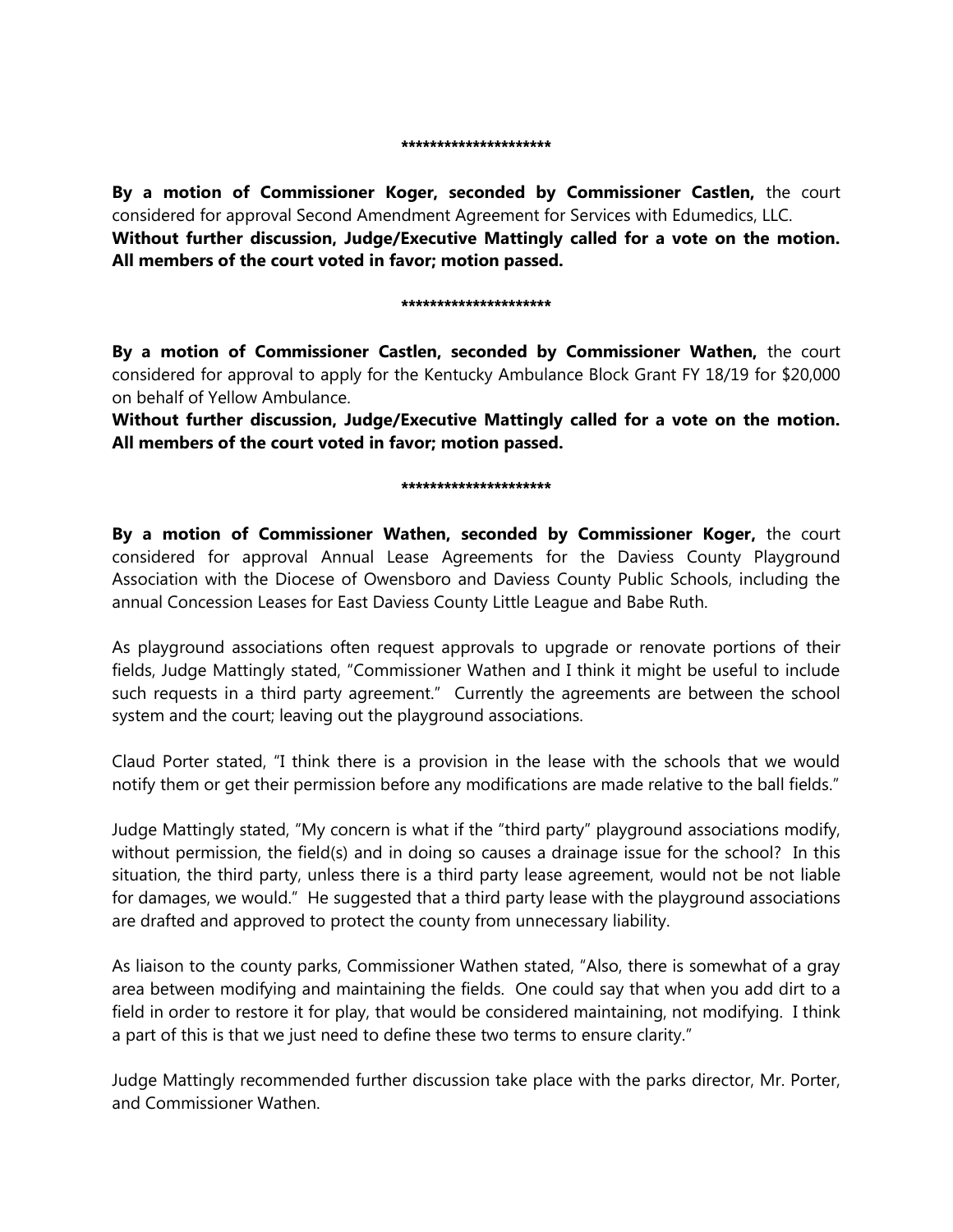**Without further discussion, Judge/Executive Mattingly called for a vote on the motion. All members of the court voted in favor; motion passed.** 

#### \*\*\*\*\*\*\*\*\*\*\*\*\*\*\*\*\*\*\*\*\*

**By a motion of Commissioner Castlen, seconded by Commissioner Wathen,** the court considered for approval to **Award Bid No. 42-2017**: Hydraulic Rescue Tool System to High Tech Rescue for the Genesis full set without exceptions and exercising the option mentioned below for \$23,369.26.

Purchasing Agent Jordan Johnson stated, "Two bids from High Tech Rescue were received, one of which had no exceptions. It should be noted that an option exists to use the pump casing of the set to be replaced to lower the bid price from \$26,614.56 to \$23,369.26. This option has been exercised in the past with upgraded sets, has no bearing on functionality or warranty, and is highly recommended."

**Without further discussion, Judge/Executive Mattingly called for a vote on the motion. All members of the court voted in favor; motion passed.** 

# \*\*\*\*\*\*\*\*\*\*\*\*\*\*\*\*\*\*\*\*

**By a motion of Commissioner Koger, seconded by Commissioner Wathen,** the court considered for approval to **Advertise Bid No. 04-2018**: Shared Path Project - Hospital Campus to Daniels Lane.

**Without further discussion, Judge/Executive Mattingly called for a vote on the motion. All members of the court voted in favor; motion passed.** 

# \*\*\*\*\*\*\*\*\*\*\*\*\*\*\*\*\*\*\*\*\*

**By a motion of Commissioner Wathen, seconded by Commissioner Castlen,** the court considered for approval Advertise for Seasonal Employees in the Department of Parks and Recreation.

**Without further discussion, Judge/Executive Mattingly called for a vote on the motion. All members of the court voted in favor; motion passed.** 

# \*\*\*\*\*\*\*\*\*\*\*\*\*\*\*\*\*\*\*\*\*

**By a motion of Commissioner Castlen, seconded by Commissioner Wathen,** the court considered for approval to Hire Ronald Bartlett as a Public Works Mechanic, effective upon successful completion of pre-employment testing.

**Without further discussion, Judge/Executive Mattingly called for a vote on the motion. All members of the court voted in favor; motion passed.**